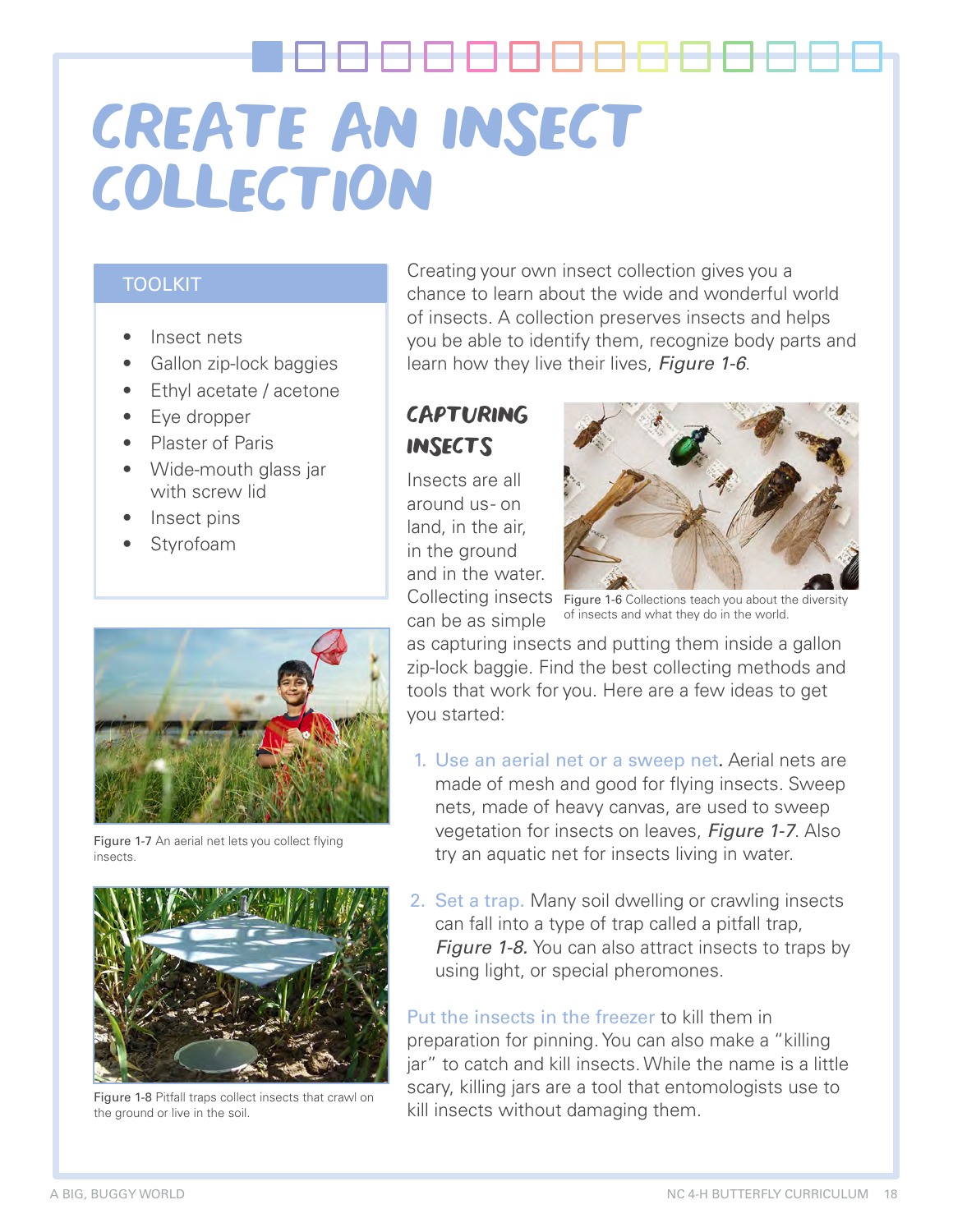

Figure 1-9 The chemicals in a killing jar can be harmful. Only use with adult supervision.

#### SAFETY NOTE!

Ethyl acetate is a common chemical used by insect collectors that is placed in the bottom of the jar (in plaster of paris or cotton balls) and after killing the insect, will keep it flexible for pinning. Ethyl acetate can be ordered from biological supply companies, or you could use nail polish remover in its place. Sometimes ethyl acetate or acetone (nail polish remover) kills insects too slowly, and your "dead" insects will actually revive even if they appear dead. Putting insects in the freezer is another method for killing insects in preparation for pinning.

### CONSTRUCTION OF KILLING JAR:

STEP 1: Use a clean, dry container. Wide-mouth containers like mason jars, pickle jars or peanut butter jars work well for this purpose.

STEP 2: Mix plaster of paris according to the labeled instructions and pour the mixture to a depth of about 1 inch into the jar, *Figure 1-9*. The plaster of paris is used to absorb ethyl acetate or acetone.

**STEP 3:** Allow the plaster of paris to set and dry and then add ethyl acetate slowly to the jar until the plaster of paris is saturated.

**STEP 4:** Label the jar with the word "poison"

### USING THE KILLING JAR

STEP 1: You can catch insects directly in the killing jar, or you can capture them another way and place them in the jar. Other ways of collecting insects include nets, additional jars, plastic baggies, or even hands (use caution with stinging and biting insects!).

STEP 2: Only put similar insects together. Bigger insects like beetles can bang around and damage small, delicate insects like flies.

STEP 3: Keep a separate jar for moths and butterflies. They have delicate scales that can also be easily destroyed.

STEP 4: Keep the killing jar closed whenever possible. Fumes from ethyl acetate won't kill you, but you should still be careful.

STEP 5: Absorbent paper like tissue or chem-wipes can help keep the jar dry.

STEP 6: Killing jars need to be "recharged" before each collecting trip. You can do this by adding a couple of drops of ethyl acetate to the plaster of paris.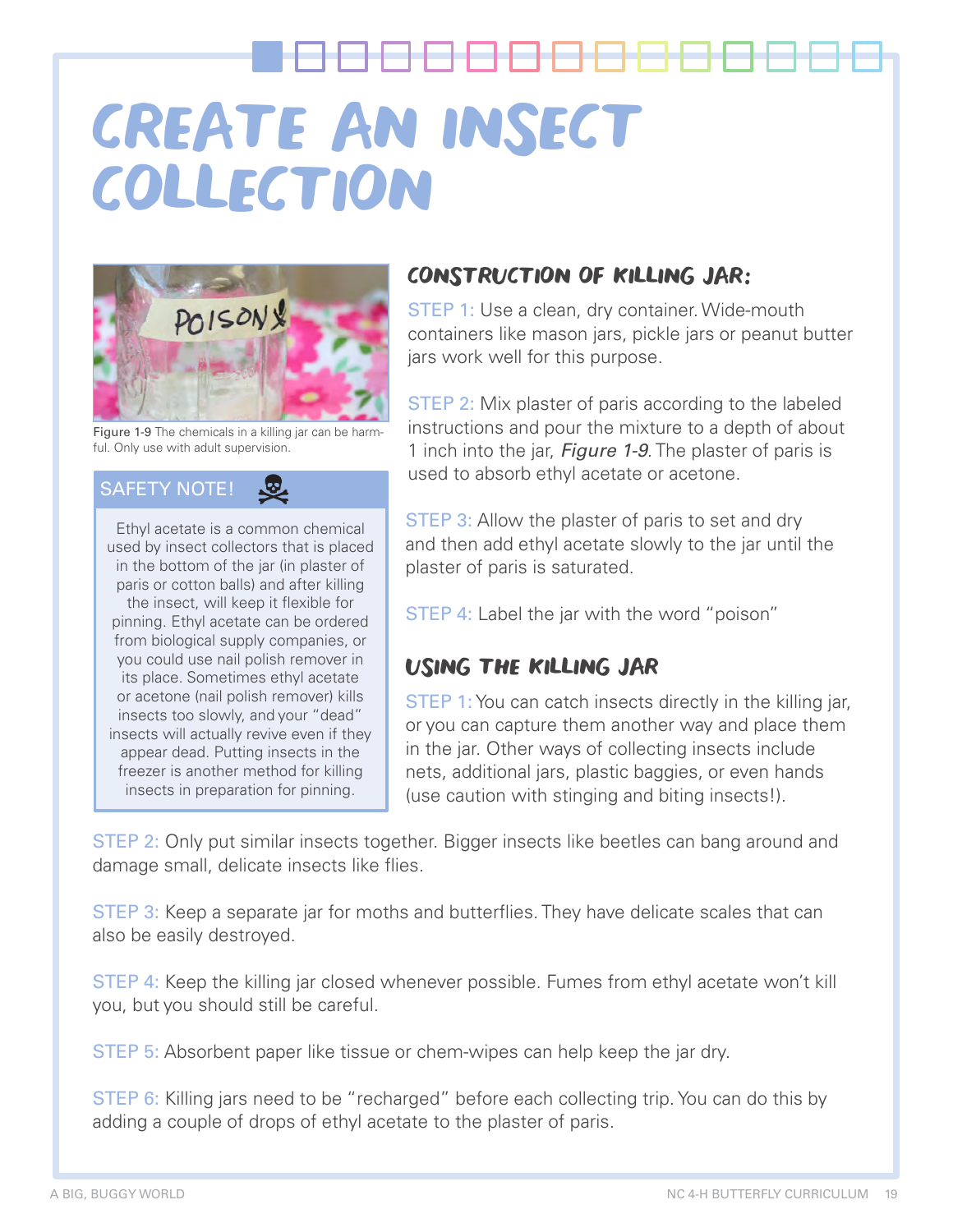### PINNING INSECTS

STEP 1: Look at, Figure 1-10 and find the insect that looks most like the one you have collected. Look at the dot on the insects thorax and be sure to place your entomological pin through your insect in the same place.

**STEP 2: Many adult insects may be** pinned directly through the middle of the thorax.

STEP 3: As you pin your insect, leave 10mm between the top of the pin and the body of your insect, Figure 1-11.

STEP 4: When you position the legs and antennae, think about how you want your insect to look and how you can keep the antennae from breaking, Figure 1-12. Also think about how much room you will have in your insect box.

STEP 5: Insects can break or be damaged easily. Be gentle as your pin your insect and once they are fully dry, they are very fragile.

**STEP 6:** Fragile or tiny insects (such as mosquitoes) which are too small

for a pin will need to be glued to the point of a small triangle punch-out that has already been stuck through with a pin, Figure 1-13.





Figure 1-10 The placement of the insect pin into the thorax is slightly different depending on the insect order.



Figure 1-11 Leave space at the top of the pin to be able to easily handle your pinned insect.



Figure 1-12 Use insect pins to arrange the legs, antennae, and other body parts to look realistic.



Figure 1-13 A triangle punch cuts small triangles on which tiny insects can be glued

STEP 7: Soft-bodied insects and larvae are not pinned, but are preserved in vials with alcohol.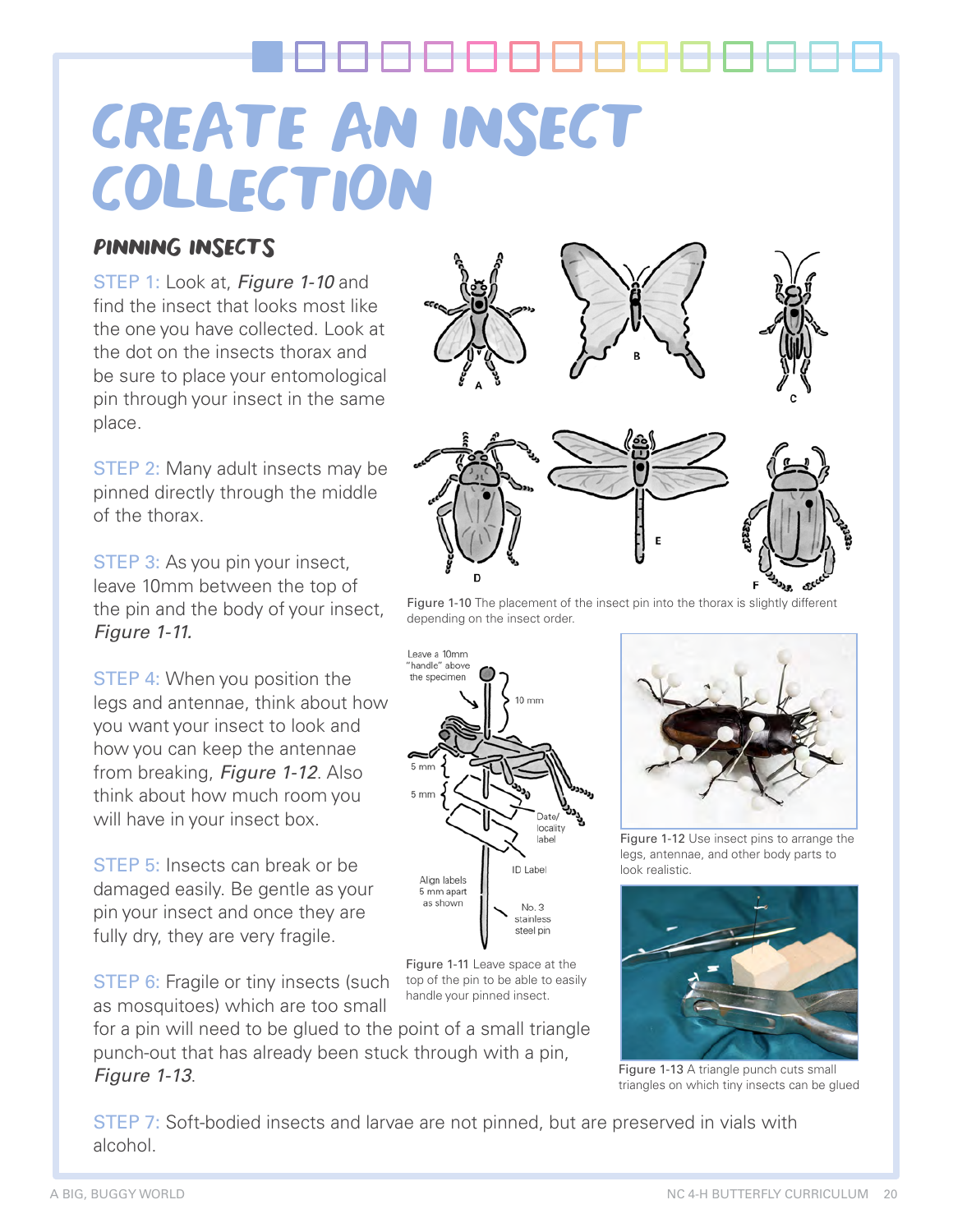

wings helps with butterfly identification



Figure 1-16



Figure 1-17.



Figure 1-18



Figure 1-19.





Figure 1-15 Spreading boards are important tools

# BUTTERFLY AND MOTH PINNING AND WING SPREADING

Moths and butterflies look better and are easier to identify if their wings are spread properly, Figure 1-14. You can use a spreading board to do this, Figure 1-15. Adjustable spreading boards are available from a biological supply house or you can make one from Figure 1-14 Spreading<br>wings helps with butter boards are important styrofoam blocks.

> STEP 1: Put an insect pin through the center of the thorax of a freshly killed butterfly, *Figure 1-16*. If the insect has dried, use a relaxing jar to soften it. One-fourth inch of the pin should be exposed above the thorax. Make sure the insect does not tip from side to side or from front to back on the pin.

> STEP 2: Push the pin straight down in the center of the slot of your pinning board until the outstretched wings are just level with the surface of the pinning board, Figure 1-17.

> STEP 3: Insert an insect pin lightly in each front wing near the front margin and just behind one of the heavy wing veins. Use the tip of a pin to gently move the front wings forward on the spreading board until the hind margins of the front wings are in a straight line, pointing straight out away from the body, Figure 1-18.

> STEP 4: With a pin placed behind a heavy vein in the hind wing, gently move each hind wing until the gap between the front wing and hind wing is closed to just a notch, Figure 1-19.

> STEP 5: Cut some narrow strips of paper and lay them over the wings. Pin them in place as shown, Figure 1-20. Remove the other pins that are through the wings. The pins holding the paper strips in place should not go through the wings but should be close to them to hold down the wings and prevent them from slipping out of place. The specimen should remain on the board to dry from 4 to 10 days.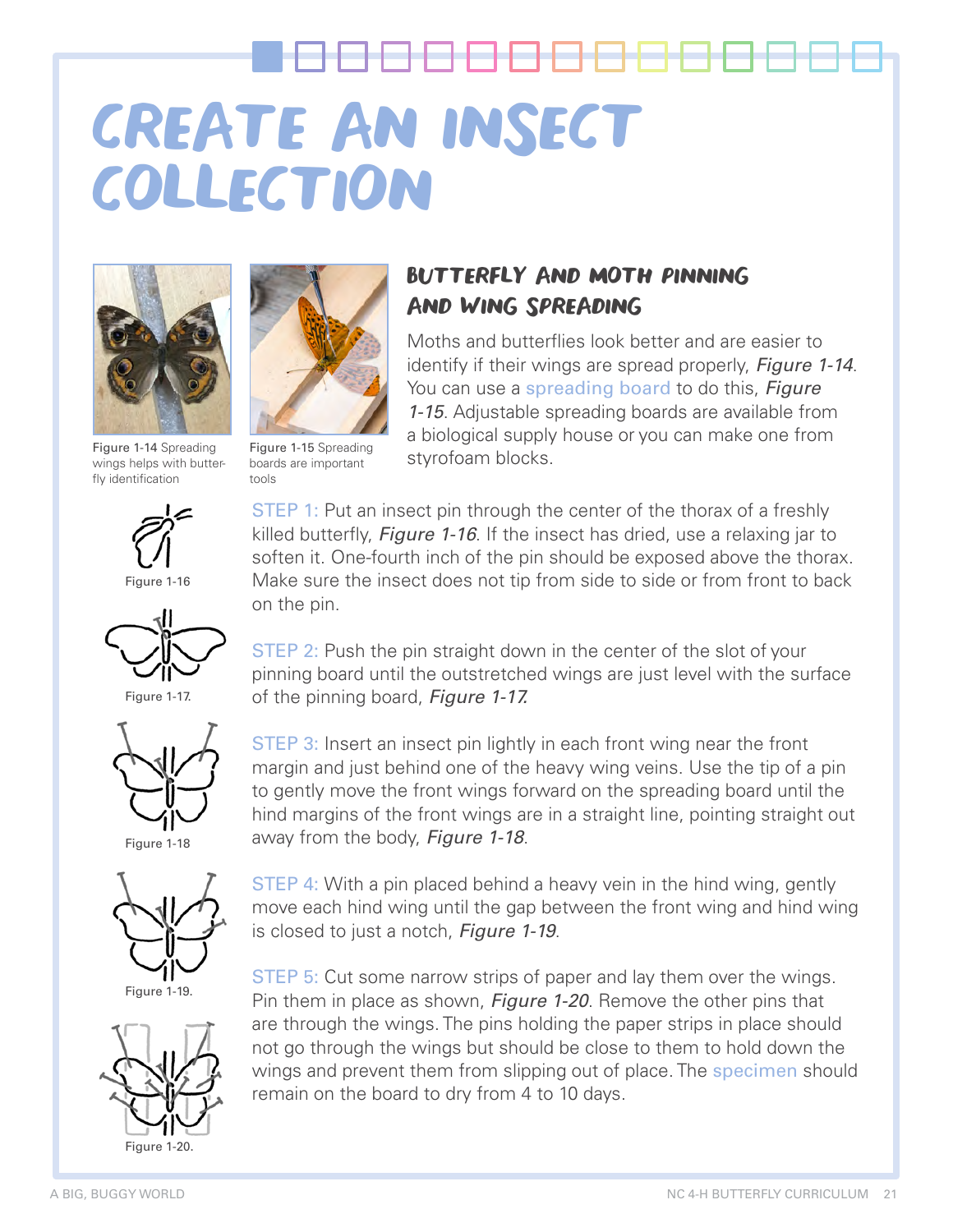

Figure 1-21 A pinning block evening spaces labels on the insect pin.

## USING A PINNING BLOCK

A uniform appearance of a collection can be made by mounting specimens using a pinning block, Figure 1-21.

**STEP 1:** Put the point of the pin bearing a freshly pinned insect into the deepest hole of the pinning block. Push the insect upward on the pin until the insect is in contact with the block.

STEP 2: Put the top-most label on the pin (see labeling). Then put the point of the pin in the next deepest hole. Repeat for the next label.



Figure 1-22 Soft-bodied insects are best preserved in a clear vial filled with alcohol. Ask an adult for help.

### PRESERVING SOFT BODIED INSECTS

STEP 1: To preserve caterpillars, grubs, and maggots, first put them in boiling water for 1 to 2 minutes.

STEP 2: After boiling, immediately place them in vials of 70 to 80 percent ethyl or isopropyl alcohol solution, **Figure 1-22.** Boiling soft-bodied insects can keep them from decaying. After a day or two, if the liquid becomes murky, transfer the specimens permanently to a fresh alcohol solution.

**STEP 3:** Specimens in vials must be labeled exactly as described for pinned specimens (See "Specimen Labeling" section below) with two exceptions. Labels should be written with a soft-lead pencil or with India ink to prevent the writing from running. Use a single label for all the information and include within the vial. Longer labels may be cut, and information can be ordered from the top toward the bottom of the label.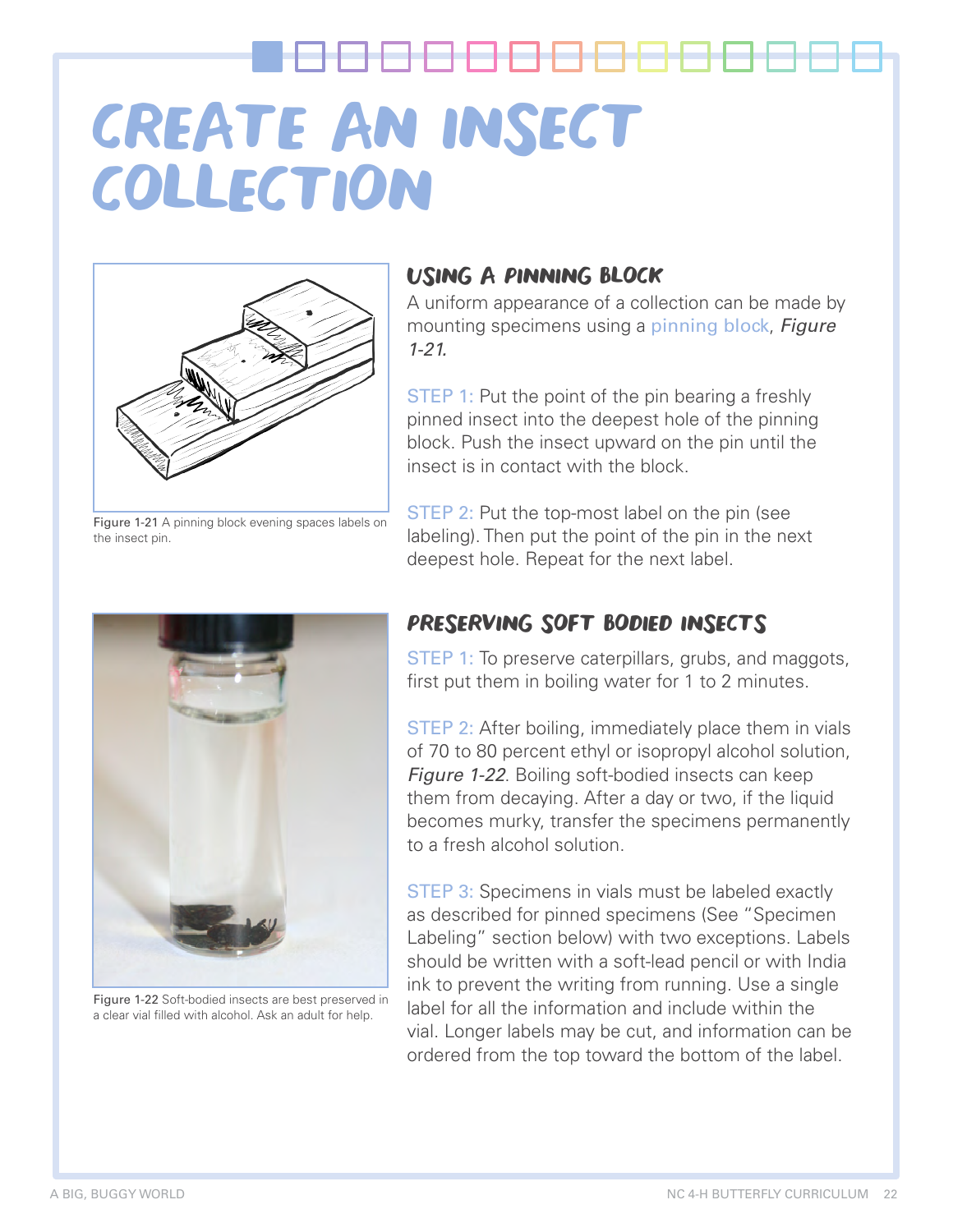## SPECIMEN LABELING

All specimens should be labeled with the location where they were found and date of their capture. A good label also tells specifically where (in a meadow, garden, forest), when (time of day) and by whom the insect was collected, Figure 1-23.

STEP 1: Labels should be made from cardstock (or heavy paper) and reasonably small (no larger than 1/2" wide by 1" long).

STEP 2: Start by pinning the insect. Leave 3/8" (10mm) between the top of the insect and the head of the pin so there is enough room to handle the specimen.

STEP 3: Leave 1/4" (5mm) between labels when possible. You may want to use a pinning block.

STEP 4: Then, pin a label with the date, location and collector name.

STEP 5: The last label includes all the identification information that you know, Figure 1-24.

OPTIONAL: Next pin the host information label. This label is optional and includes information such as what plant the insect was eating when collected, or if it was found around a window or porch light.

## ARRANGING INSECTS

STEP 1: Insect specimens should be arranged within families with a label in the box identifying the family.

**STEP 2: Families should be grouped by** order with a single label for the order. This minimizes the number of labels you must prepare.

**STEP 3: Specimens should be arranged in** neat rows with all labels facing the same direction so they are readable from the left side of the box.





Figure 1-23 Evenly space your labels.